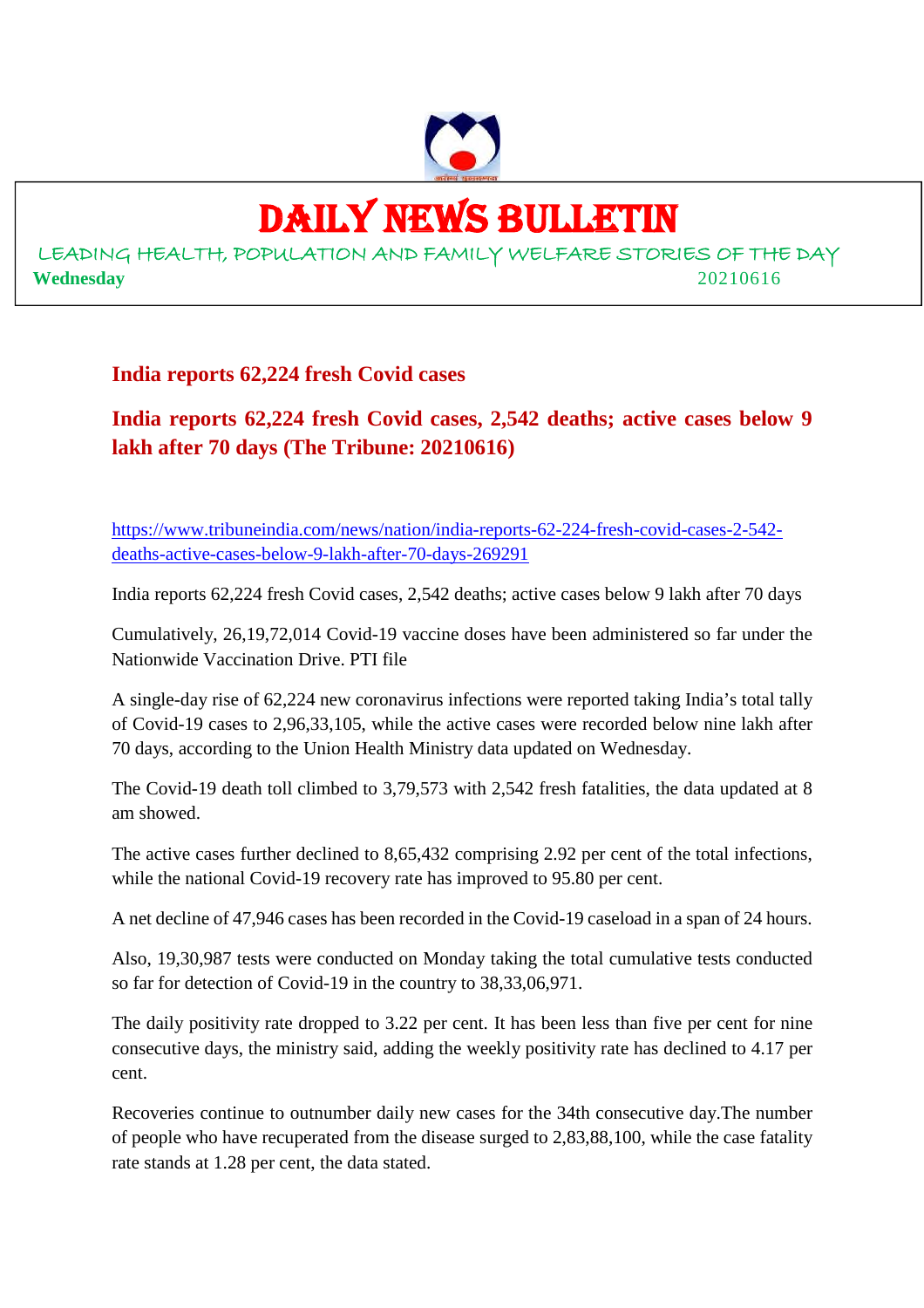Cumulatively, 26,19,72,014 Covid-19 vaccine doses have been administered so far under the Nationwide Vaccination Drive.

India's Covid-19 tally had crossed the 20-lakh mark on August 7, 30 lakh on August 23, 40 lakh on September 5 and 50 lakh on September 16. It went past 60 lakh on September 28, 70 lakh on October 11, crossed 80 lakh on October 29, 90 lakh on November 20 and surpassed the one-crore mark on December 19. India crossed the grim milestone of 2 crore on May 4.

#### **Poor vaccination rate**

#### **Need to maximise gains by focusing on priority groups (The Tribune: 20210616)**

https://www.tribuneindia.com/news/editorials/poor-vaccination-rate-267151

Government data showing vaccine coverage below the national average for both priority groups — health and frontline workers — in Punjab and Haryana is a cause for concern. Though the Covid vaccination drive for health workers began in mid-January, in Punjab, as late as May-end, as many as 28 per cent of them were yet to get even the first dose. It's a poor show, given that the national average for the first dose administration in this category is 82 per cent. In fact, Punjab lags behind in vaccinating the 45-plus age group also, with its first dose coverage being just 30.04 per cent against the countrywide mean of 33.7 per cent.

These gaps in the inoculation of the priority groups flag certain challenges and the need to focus on surmounting them for deriving optimal immunity benefits. While initially, vaccine hesitancy, stemming from scepticism and fear of adverse side effects, was the main cause of the low turnout, the vaccination pace has slackened further in the past few weeks due to a shortage of jabs. Though Punjab has infrastructure to administer three lakh doses a day, the supply chain permits just 60,000-70,000 doses. Studies indicating less severity of Covid-19 infection and zero mortality among those fully vaccinated should motivate all those having apprehensions about the shots to queue up for the doses.

The state governments need to consider evidence-based flexibility in vaccine schedules as per the logistics available and various ongoing researches. For instance, a latest report by health experts has flagged that mass, indiscriminate and incomplete vaccination can trigger the emergence of mutant strains. It has suggested that at present, while those who had coronavirus infection need not be inoculated, priority be accorded to vaccinating the vulnerable and those at risk, rather than going for a population-wide coverage. To maximise gains, it has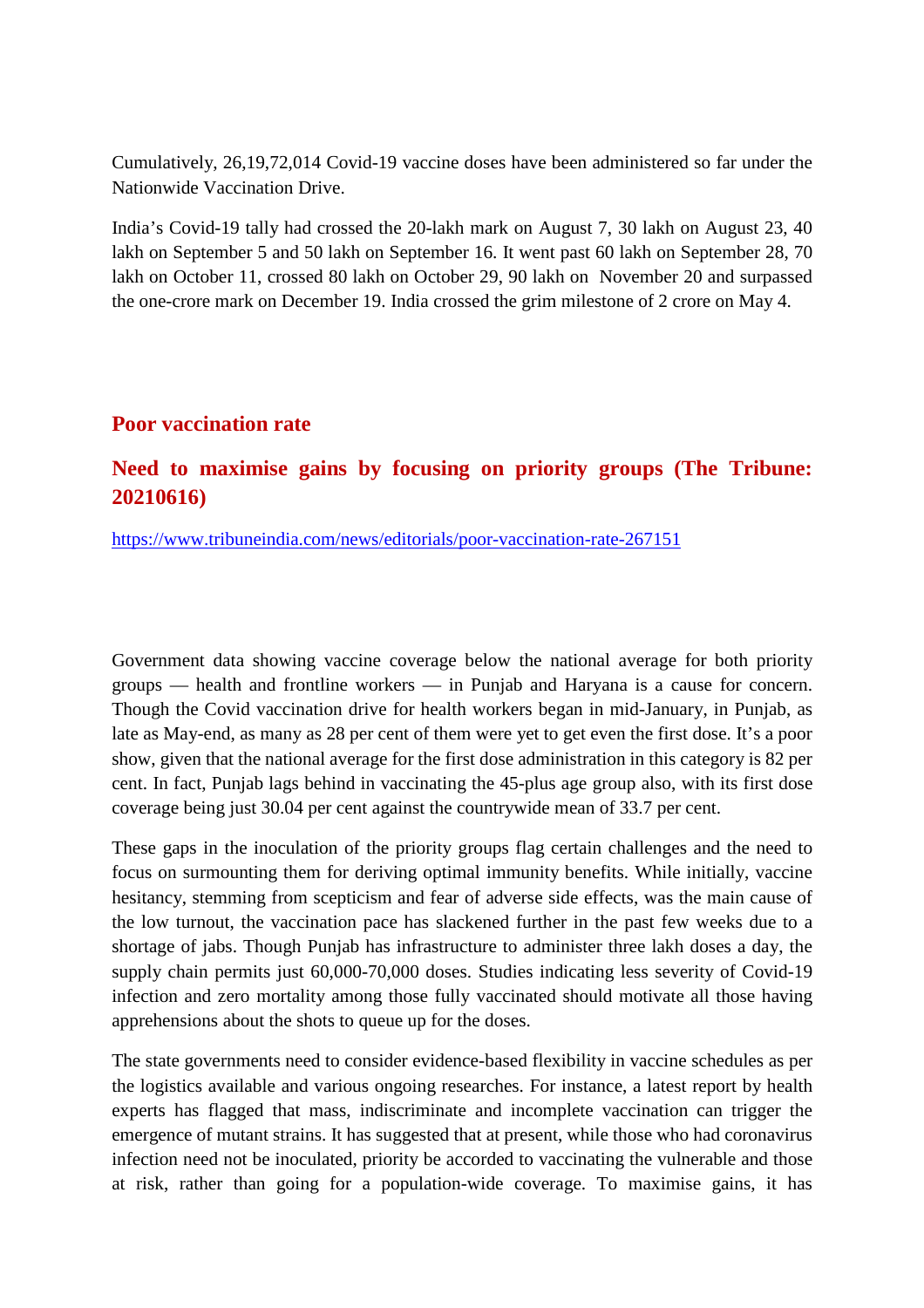recommended a reduced time interval for the second dose for areas with Covid surges. The vax strategy could be further guided by mapping the vulnerability at the district level through repeated local-level serosurveys. While districts recording over 70 per cent seroprevalence were fit for a return to normalcy, those with low levels required lockdowns and vax prioritisation.

#### **Delta variant**

#### **High caseload attributed to Delta variant in Chandigarh, Punjab (The Tribune: 20210616)**

https://www.tribuneindia.com/news/coronavirus/high-caseload-attributed-to-delta-variant-inchandigarh-punjab-266102

Led to April surge, says study by National Centre for Disease Control, CSIR

High caseload attributed to Delta variant in Chandigarh, Punjab

A woman being inoculated in Chandigarh on Wednesday. tribune photo: Manoj Mahajan

The highly transmissible Delta variant or B.1.617.2 has spread its tentacles in Chandigarh and Punjab, according to genomic characterisation study conducted by scientists from the National Centre for Disease Control and CSIR, Delhi.

The study – Genomic Characterisation and Epidemiology of an Emerging SARS-CoV-2 Variant in Delhi – has appeared in pre-print server and is yet to be peer-reviewed.

The scientists studied the main lineages of SARS CoV-2 in north India and found prevalence of the Delta variant in Chandigarh, Himachal Pradesh, Punjab, Leh, Jammu and Kashmir and Uttarakhand. The Delta variant was reported to be the massive surge in cases in these areas in April.

Genomic surveillance data from Delhi and surrounding states also shows an early phase of the upsurge driven by the entry of the more transmissible B.1.1.7 (Alpha variant – first detected in the UK) into the region in January.

This was followed by seeding of the B.1.617 variant of concern – which too is highly transmissible – with rapid expansion of B.1.617.2 sub-lineage outpacing all other lineages.

The B.1.617.2 variant has higher transmissibility than the Alpha variant in north India, even in Punjab, where B.1.1.7 had reached close to 100 per cent prevalence, reveals the latest study.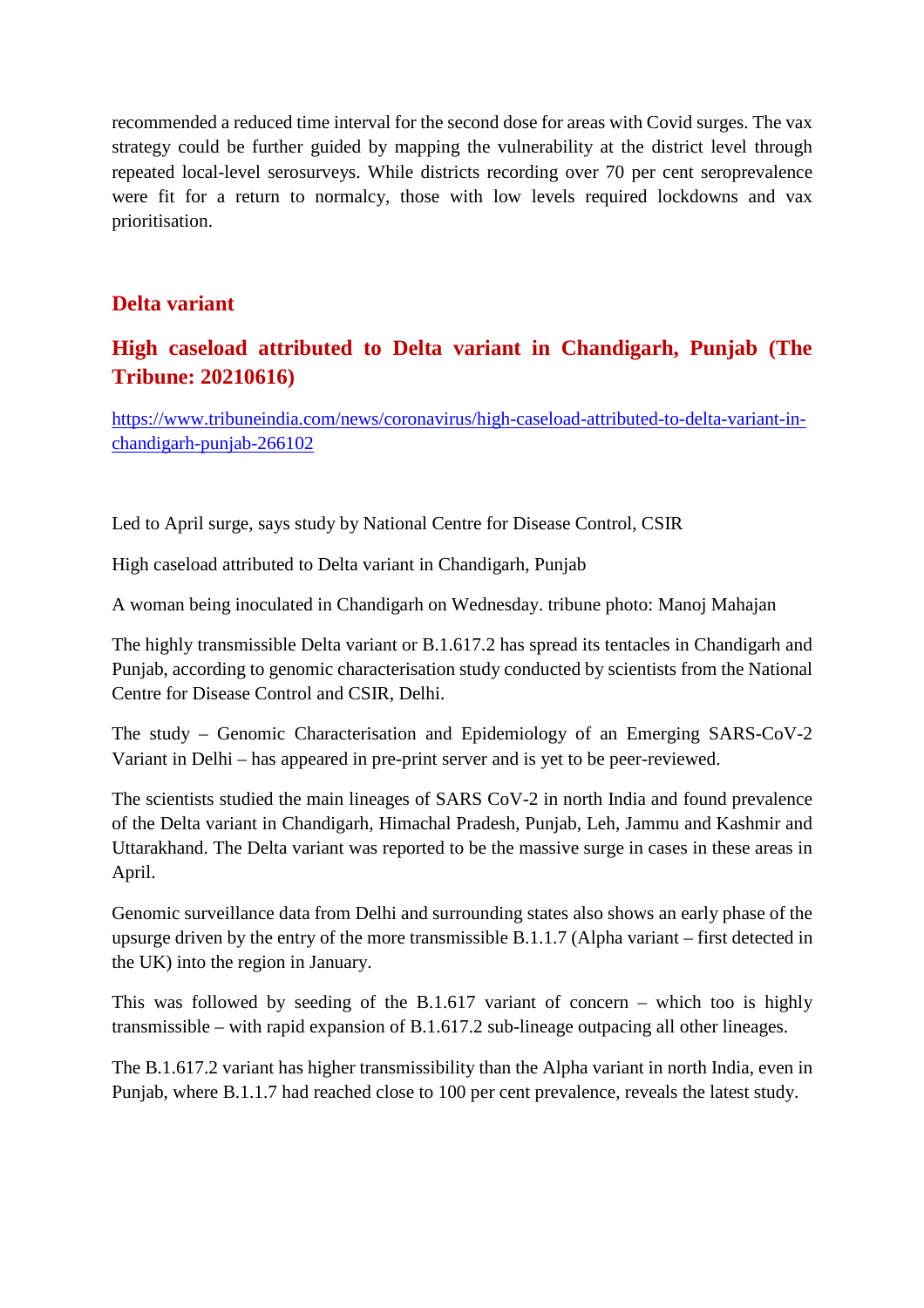According to the scientists, the April outbreak in Delhi was preceded by outbreaks in the states of Kerala, Maharashtra and Punjab. The outbreak in Punjab has been related to the introduction of B.1.1.7 (Alpha variant).

The scientists have found a strong connection between Delhi and Punjab, with respect to, B.1.1.7 variant.

The B.1.1.7 (Alpha variant) outbreak in Punjab points out at a super-spreader event like mass public gatherings and rallies held in different parts of north India since January 2021, and highlights the important role of social factors in SARS-CoV-2 outbreaks.

The scientists found the same pattern in Punjab and Delhi with initial seeding of Alpha variant between February and March replaced by B.1.617.2 (Delta variant) in April 2021.

The study found that the surge of SARS-CoV2 infections in Delhi and nearby states was best explained by the introduction of a new highly transmissible VOC – B.1.617.2 (Delta variant) – with likely immune-evasion properties, insufficient neutralising immunity and social behavior that promoted transmission.

The B.1.617 variant was first detected in India and was divided into three lineages – B.1.617.1, B.1.617.2, and B.1.617.3.

The World Health Organisation (WHO) has said only B.1.617.2, one of the three strains of the B.1.617 Covid-19 variant was first detected in India.

The variant has now spread to over 63 countries and is believed to be 50 per cent more transmissible than Alpha.

#### Vaccine

#### **Rethink in India as UK cuts vaccine gap again (Hindustan Times: 20210616)**

https://epaper.hindustantimes.com/Home/ArticleView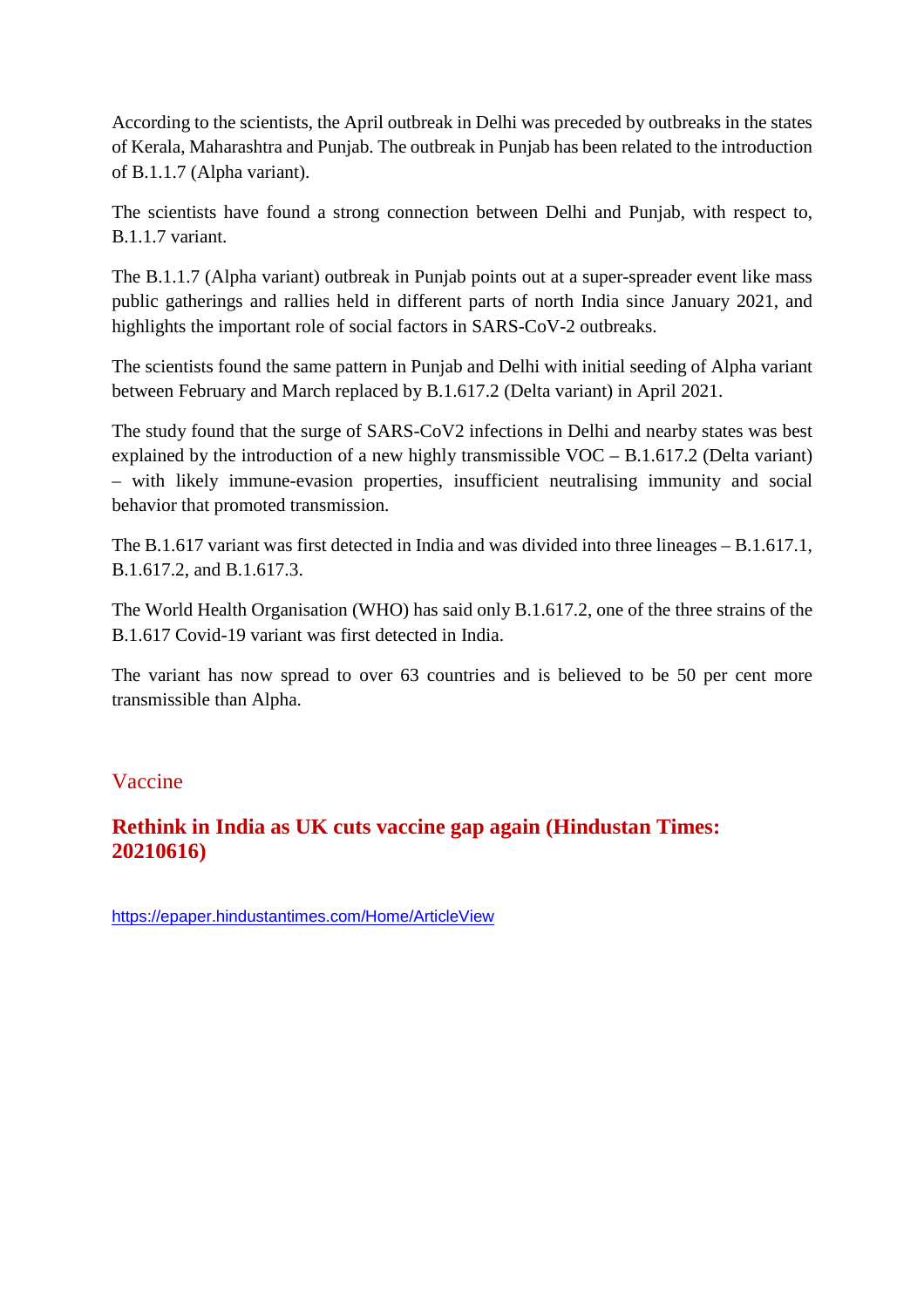

Government experts handling India's coronavirus vaccination strategy have held meetings and are considering slashing the gap between the two doses of Covishield, at least for vulnerable groups, as more evidence poured in of the second shots being crucial for adequate protection from infection and hospitalisation arising from the Delta variant of the Sars-CoV-2 virus.

On May 13, India widened the gap for second doses from a minimum of six to 12 weeks for people who get the Covishield vaccine, citing better efficacy data from the UK. But, three days later, the UK itself reduced the gap to eight weeks from 12 for people over the age of 50, citing the more serious threat from the Delta variant which has become the predominant strain of the virus in the UK.

On Monday, UK released fresh data showing protection from hospitalisation was 92% for people who had both doses of the Oxford-AstraZeneca vaccine (Covishield is the made-in-India version of the dose). Those who had just one dose showed a much lower efficacy against hospitalisation at 71%. The same day, the country also reduced the gap between doses for those over the age of 40.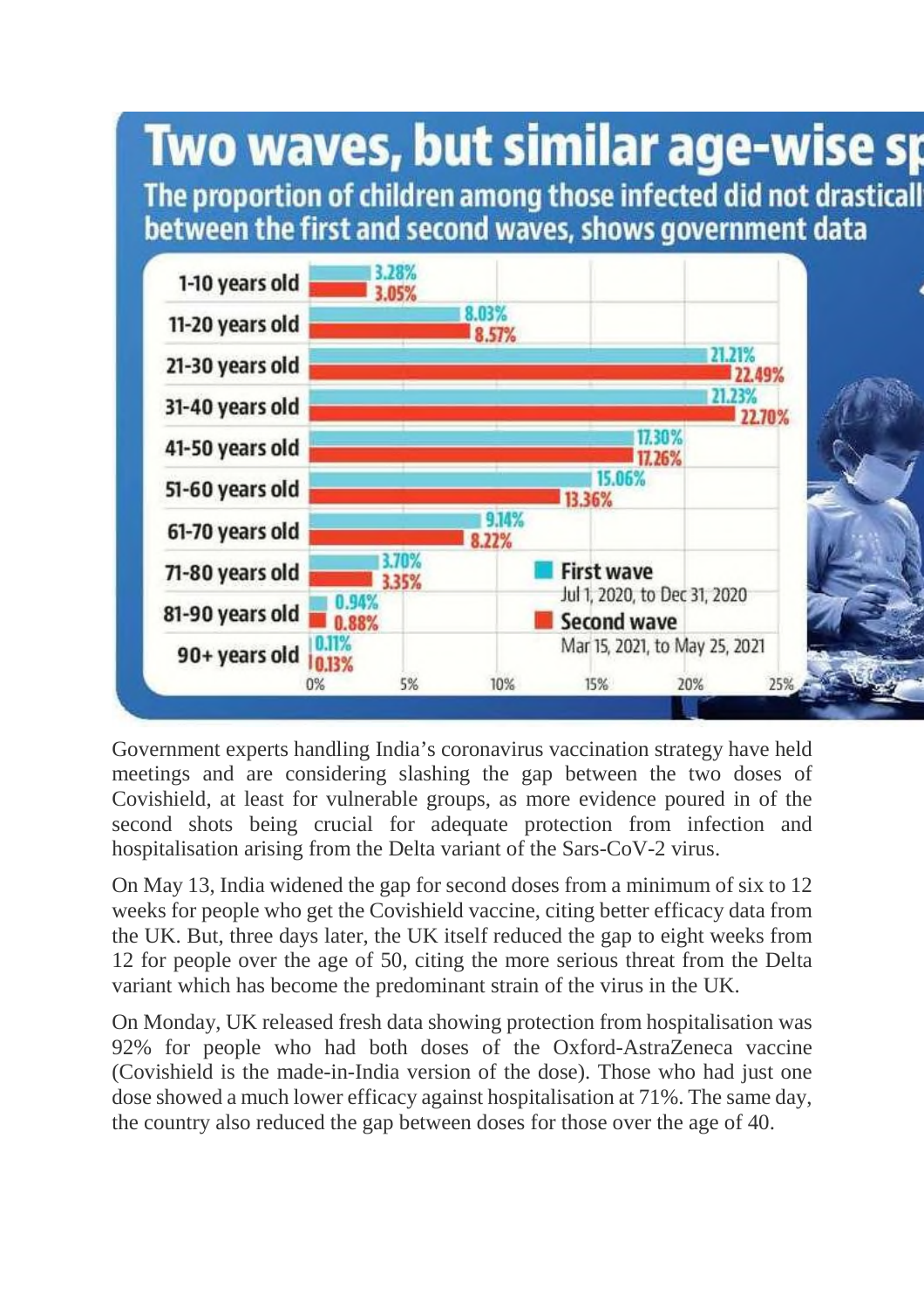A number of experts in India have now urged the government to do the same; Delta is also believed to be the dominant strain here too.

"The eight-weeks gap is being considered in the technical groups. Once they come to a view, the matter will come to NEGVAC (the national expert group on vaccine administration for Covid-19) ," said a top Indian government official familiar with the development, who asked not to be named.

In a study of 14,019 symptomatic Delta variant infections, including 166 who were hospitalised, Public Health England reported vaccine efficacy against symptomatic disease fell to 30% if only one dose of Oxford-AstraZeneca vaccine was given, compared to 67% when both shots were administered.

In the case of the Pfizer-BioNTech vaccine, the comparable numbers were 36% and 88%. These numbers are similar to findings last month, and have been the basis for the Boris Johnson government reducing the gap between the doses and delaying a planned lifting of remaining Covid-19 curbs (the current extension is till July 19)

In India, experts said they were looking at such findings and more. "While we are open to reviewing the gap, it's a misconception that we blindly follow the West. The truth is we are more focused on looking at the data being generated within the country to make important vaccine-related decisions. We followed the fourweek interval in India when UK was following the 12-week gap, so we may be looking at the evidence coming from the West, but our decisions pivot around the data that will tell us what's best for our people. India data is crucial for us and we are closely watching it," said Dr NK Arora, chairman, Covid working group on vaccines.

He added: "We already have results of two studies before us from north and south India— one from PGI Chandigarh and another from CMC Vellore— that clearly tells us that irrespective of the Covishield vaccine dose interval, people getting a single dose or both the doses are having similar protection against the Delta variant (B.1.617.2) and Alpha variant (B.1.1.7)."

News agency Reuters quoted three experts who were part of the technical group known as National Technical Advisory Group on Immunisation (NTAGI) as saying that they recommendation was to extend the gap between Covishield doses to 8-12 weeks. "Eight to 12 weeks is something we all accepted, 12 to 16 weeks is something the government has come out with," the Reuters report quoted MG Gupte, a former director of the state-run National Institute of Epidemiology, as saying.

This was echoed by his NTAGI colleague Mathew Varghese, who said the group's recommendation was only for 8-12 weeks, the report added. A third member, JP Muliyil, said there had been discussions within the NTAGI on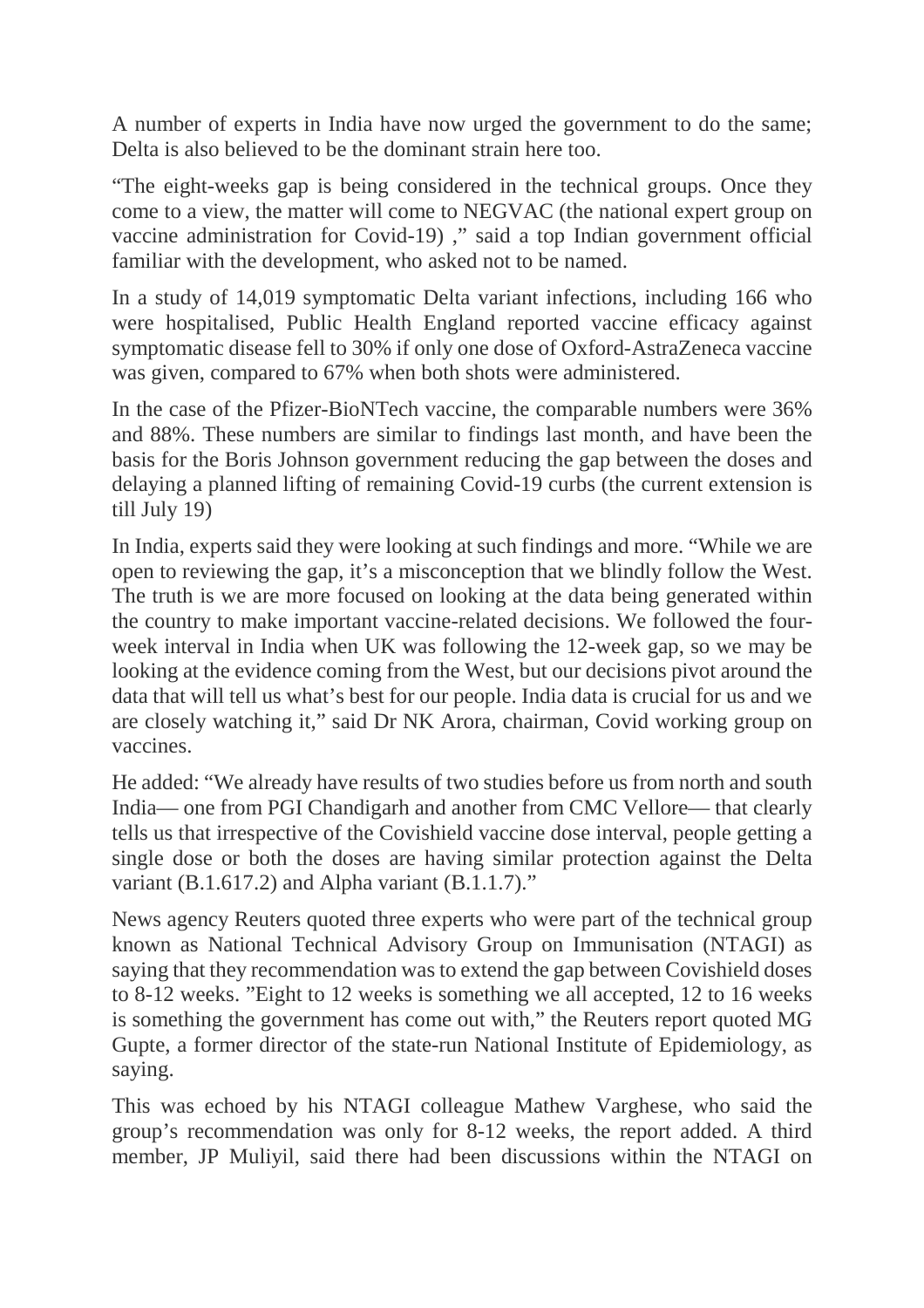increasing the vaccine dosage interval but that the body had not recommended 12-16 weeks.

"That specific number was not quoted," Reuters quoted him as saying.

In a statement later on Tuesday, Arora said there was no dissent within the NTAGI.

Arora also said results of at least three to four more studies are expected, and the expert panel will review these in detail before taking a decision. "Interval debate has to be seen in a contextual manner based on responses we are seeing in our country as adeno-vectored vaccines behave differently in different settings and we have to make decisions based on how they behave in our population," he added.

But other experts said the data from UK should be taken into account in India.

"These data are what need to be considered for decision-making for India," said Dr Gagandeep Kang, physician-scientist, Christian Medical College, Vellore, Tamil Nadu, in a tweet linking to the PHE report.

Another top government expert confirmed the variant prevalent now is more dangerous, and said further mutations are being studied.

"The virus in circulation is far cleverer than what we saw in 2020; therefore we need to be more alert while dealing with it as RNA viruses are particularly predisposed to errors in their replication that leads to the virus acquiring a new character to an extent.

"The intense second wave was a result of the highly transmissible Delta variant, B.1.617.2, that was circulating in India. On similar lines an additional mutation has been detected that has been sent to the global data system and is called delta plus variant," said VK Paul, member (health), Niti Aayog, at the government's routine press briefing on Covid-19.

#### **Covid-19: What you need to know today Hindustan Times: 20210616)**

https://epaper.hindustantimes.com/Home/ArticleView

The Delta variant of the Sars-CoV-2 virus, B.1.617.2 is likely to become the dominant strain in the US, experts fear, much like it already has in the UK. Indeed, both the UK and Russia are among countries that are seeing a resurgence in cases on account of this variant which was first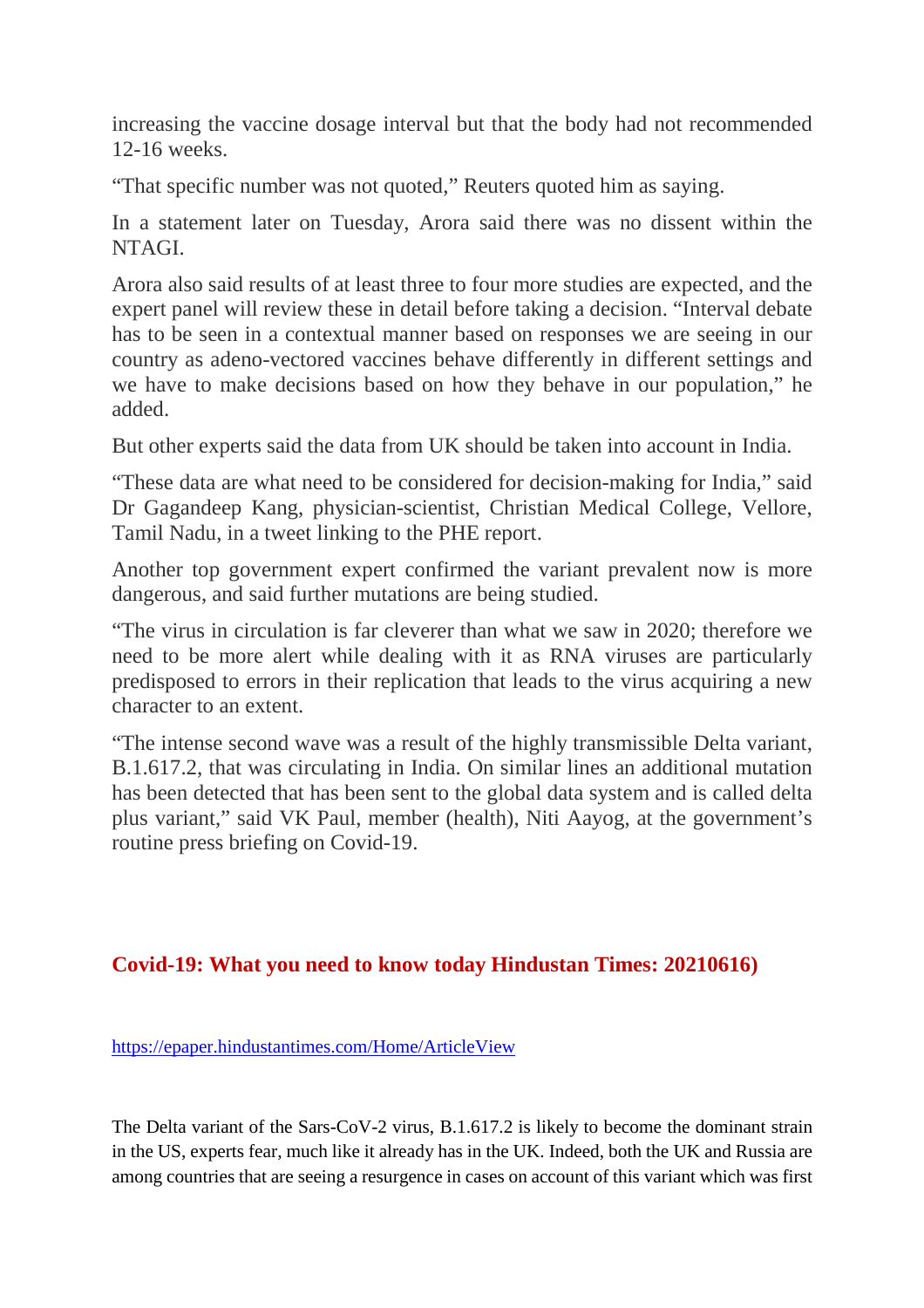sequenced in India. After bottoming out at a little over 2,000 in the first week of May (the lowest since last September), the seven-day average of daily new cases in the UK, according to the NYT database, rose to 7,278 on June 14. In Russia, according to worldometers.info, the seven-day average of daily new cases was 12,363 on June 14, after bottoming out in the low 8,000s in early May, during a long plateau that followed the second wave of the pandemic in that country. Some experts are also of the opinion that it could become the dominant strain in most parts of the world, replacing Alpha, which was first sequenced in the UK. The numbers shouldn't surprise anyone. Research by Public Health England has shown that Delta is 64% more infectious than the original strain of the virus that first emerged in Wuhan, China, in late 2019. But while it is more infectious, research released earlier this week (again, by Public Health England) showed that two doses of the Pfizer/BioNTech vaccine prevent hospitalisation in 96% of cases, and two doses of the AstraZeneca/Oxford one in 92% of the cases. The vaccines, according to earlier research by PHE, were found to be 88% and 60% effective in preventing infection after two doses (and 33% effective in preventing it after one).

On Monday, the UK also announced that it was reducing the gap between the two doses of vaccine for those over the age of 40 years from 12 weeks to eight weeks, a move aimed at countering the Delta variant (the country also delayed opening up further till July 19 on account of this strain). As I've said before in this column, India should now consider doing the same. The Delta variant is likely the dominant one in this country too (we can't know for sure till we sequence enough viral genomes, which we aren't doing). Still, the revelation that vaccines are highly effective in preventing hospitalisation, even in case of an infection caused by the Delta variant, is good news.

On the subject of the Delta variant, there's been a lot of buzz around a so-called Delta-plus variant, one that displays one mutation that was seen in Beta (B.1.351), which was first sequenced in South Africa, and which seems to have some ability to evade antibodies (the Gamma variant or P1 or B.1.1.248, first sequenced in Brazil also has a mutation that allows it to do this), but there hasn't been much research around it yet.

But there was more good news on Monday as well: research by scientists from Rockefeller University and Weill Cornell Medicine suggested that immunity against the Sars-CoV-2 virus was strong even a year after infection, and that infected people who received at one dose of the vaccine developed strong immunity even against the variants of concern. HT reported this study on June 15.

This, the duration for which a prior infection or a vaccine (or both) offers protection against Covid-19 has been one of the fundamental questions of science related to the pandemic. Over the past few months, our ability to answer that question has improved. In May, Nature published a paper by scientists at the Washington University School of Medicine, St Louis that showed that people infected with Sars-CoV-2 do, over time, develop memory plasma cells (resident in their bone marrow). Such cells typically offer long-lasting immunity against pathogens. For instance, in an instalment of this column last July, I wrote of a 2020 study by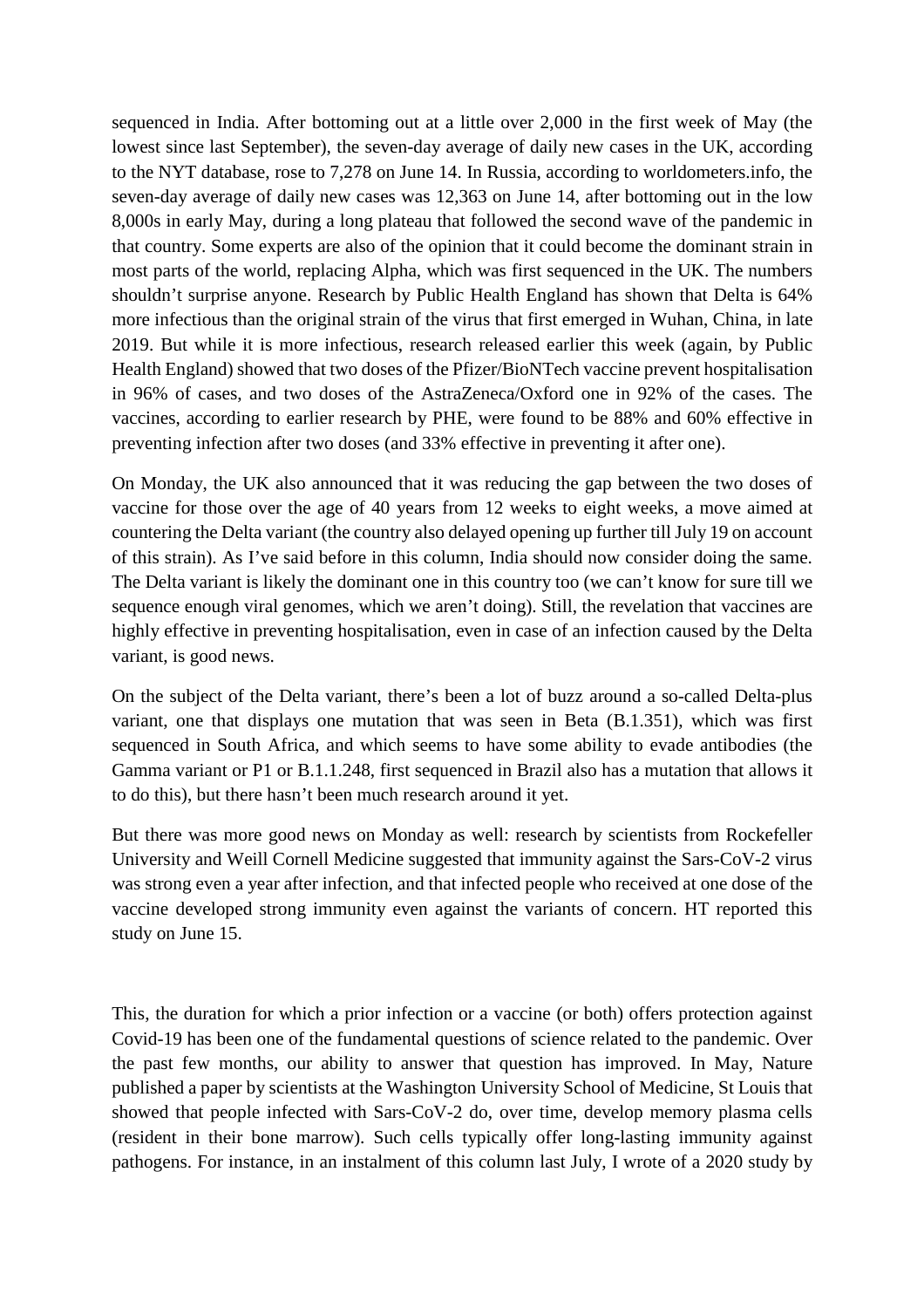scientists at Duke-National University of Singapore Medical School and Singapore's National Centre for Infectious Diseases that people infected in 2003 by Sars-CoV-1, which caused Severe Acute Respiratory Syndrome (Sars), still possessed cells that remembered that virus and could protect them against it if required.

It's reasonable to assume that some of these immunological benefits are only available to those who have suffered a symptomatic infection (in keeping with the old adage, no pain, no gain), but this too is a question that science should be able to answer soon.

#### **3 rd wave (The Asian age: 20210616)**

http://onlineepaper.asianage.com/articledetailpage.aspx?id=15653326

# If Covid norms are ignored, 3rd wave will be worse: Docs

'Adding to the worry can be the Delta Plus variant of Covid'

#### **VINEETA PANDEY** with agency inputs NEW DELHI, JUNE 15

India recorded 60,471 new cases of Covid-19 in the last 24 hours, which is lowest after 75 days. The daily<br>deaths were 2.726 and recoveries were more than double the fresh infec-The tions. country's Recovery Rate has reached 95.64 per cent.

Mumbai's Dharavi, for<br>the second consecutive day, did not report a single case of Covid. The area has since January 2021 reported 6,861 cases and 359 deaths and at present has 13 active cases. The cases were much less in Mumbai too with 575 new detections. Delhi too saw a major dip on Tuesday as it recorded 228 new cases.



A worker wearing a PPE suit sanitises the sitting area of a restaurant that reopened after the easing of some Covid-induced restrictions in Kolkata on Tuesday. - PTI

However, a major challenge for the cities that are now opening up is to control the next wave which looks inevitable given the crowd that is out on roads and the number of people seen defying social dis-

tancing and mask norms. The latest to ease curbs is Bihar, from June 16 to 22, during which government and private offices will function till 5 pm, and shops will remain open till **Turn to Page 4**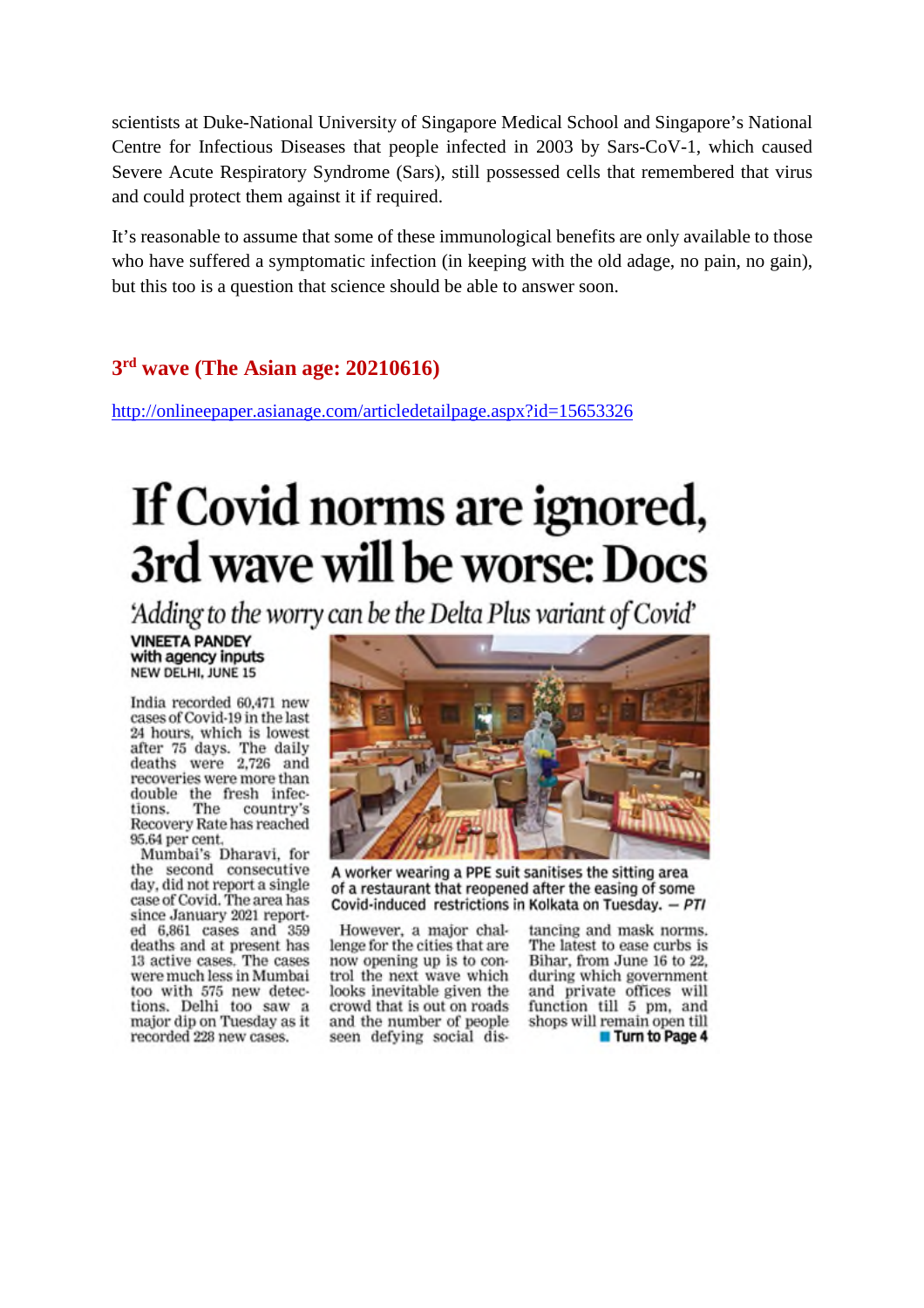#### $2<sup>nd</sup>$  Wave (The Asian age: 20210616)

http://onlineepaper.asianage.com/articledetailpage.aspx?id=15654065

## $\blacksquare$  Threat of third wave hitting quite real and not a hypothesis, we have to tread very cautiously Doctors warn of 'worse than 2nd wave' if Covid norms not followed

New Delhi, June 15: With<br>close gathering of shop-<br>pers in markets and<br>restaurants resuming<br>business amid a phased<br>unlock in the national<br>capital, doctors, on<br>Tuesday, cautioned that Tuesday, cautioned that<br>the absolute that the than second wave situation<br>of Covid-19 if peo-<br>ple do not adhere to the<br>safety norms or if they<br>lower their guaracts.<br>The remarks from many<br>doctors at leading govern-<br>motors at

ment or private facilities<br>here come after visuals of<br>various crowded markets surfaced in reports and<br>on social media, showing Covid-appropriate behavfour not being followed by<br>many people, like wear-<br>ing of masks or maintainng social distance.<br>Dr Suranjit Chatterjee,

a senior consultant at<br>Apollo Hospitals here,<br>warned that if safety<br>norms are not followed by the people and if there is<br>no strict enforcement in case of violations then<br>"we are in for trouble<br>again."

"The way cases have<br>come down from over

## **AllMS-Delhi to resume OPD**

#### services from June 18

New Delhi, June 15:<br>Almost two months after it closed down its OPD servthese down is or b services, AIIMS-Delhi has<br>decided to resume the decided to resume the<br>operations latest by June<br>18 in a phased manner.

Is in a phased manner.<br>Heads of departments of<br>all clinical departments<br>have been requested to<br>provide a proposed num-<br>ber of new and follow-up<br>mon prior of new and follow-up ber of new and ionow up<br>OPD patients per day who OFD patients per day who<br>are to be given online/tele-<br>phonic appointments,<br>according to an order<br>issued by the AIIMS med-<br>ical superintendent on Tuesday.

As of now, OPD registra-<br>tion will be done only for

28,000 at its peak in April to 131 cases reported on<br>Monday, it is such a dramatic fall in numbers. If matic rain numbers. If<br>lockdown is the primary<br>reason for it, then we<br>have to tread very cau-<br>tiously now with the<br>restrictions being slowly

such patients who are having prior online/telephonic appointments and a decision to allow walk-in<br>registrations will be taken later after reviewing<br>Covid situation, it said. "In view of considerable

the decrease in Covid-19 cases,<br>it has been decided by the<br>director AIIMS to re-start<br>the OPD services in a director AllMS to restart<br>the OPD services in a<br>phased manner at the ear-<br>liest but latest by 18th<br>June 2021 (Friday)," the<br>order stated.

All HoDs have been<br>requested to provide the<br>requisite information within two days of issue of<br>the order.  $-PTT$ 

eased," he told a news agency.

Medical experts in mid-<br>May had concurred that it was majorly lockdown that<br>had brought down the<br>count of daily cases while cautioning that the severi-<br>ty of cases is still the same.

Dr Richa Sareen, a consultant of pulmonology<br>at Fortis hospital here, who recently lost here, immediate family member to Covid, said: "The threat of the third wave<br>hitting is quite real and not a hypothesis."<br>Anota by the

50 per cent seating capacity<br>ity from June 7 and<br>restaurants with 50 per cent capacity from June<br>14 besides the markets<br>and the malls resuming business

Since the imposition of Since the imposition of<br>the lookdown, a large<br>number of people have<br>been penalised for violat-<br>ing Covid safety norms<br>and the Delhi govern-<br>ment, while announcing<br>phased lockdown easing.<br>had said that the restric-<br>tions wi

According to a data<br>shared by additional PRO<br>(Delhi police) Anil Mittal,

a total of 1,33,143 challans have been issued from<br>April 19 to June 14.

April 19 to June 14.<br>Market association rep-<br>Market association representatives and manage-<br>near staff at at malls<br>claimed that all precau-<br>tions are being taken and<br>being adhered to.<br>"In a market like ours, it

is feasible to maintain<br>social distancing and<br>traders are ready to abide by all norms. There is definitely a problem with the<br>hawkers. We have raised this issue with the<br>authorities too," said atural Bhargava, the president of the New Delhi<br>Traders Association.<br>Sanjeev Mehra of Khan<br>Market Traders

Association echoed his views saying the markets<br>cannot be kept closed the whole year.

whole year.<br>In such markets, the<br>rents are high and there<br>is no relief in tax and<br>there are other bills<br>charged by the civic bod-<br>ies. They have no option<br>other than abiding by the<br>norms and going ahead with life, he said.

**PTI** 

#### **Vaccination Centre (The Asian age: 20210616)**

http://onlineepaper.asianage.com/articledetailpage.aspx?id=15654073\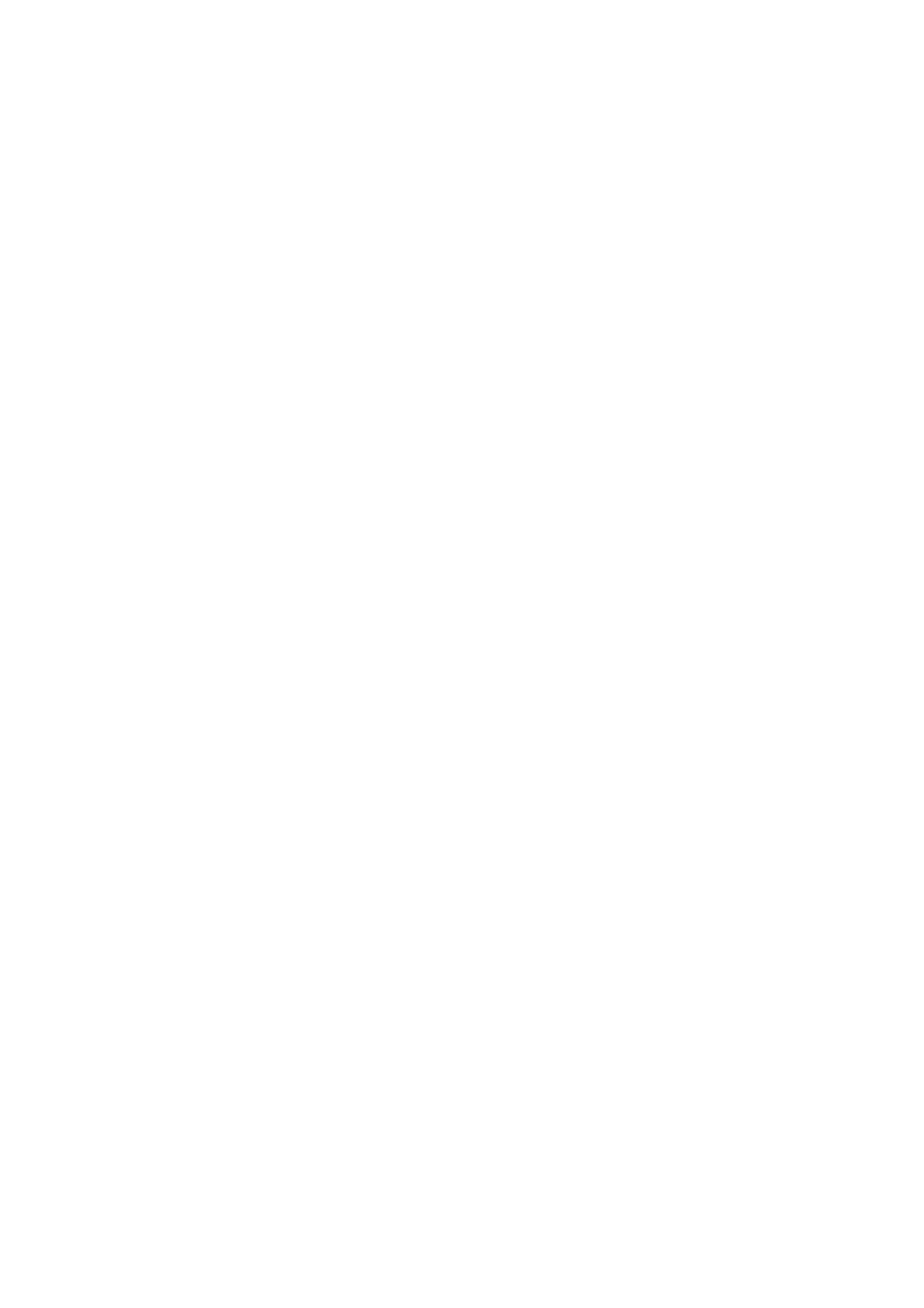

People workout at a gym which reopened after athorities eased restrictions in the ongoing Covid-19 lockdown in Gurgaon on Tuesday.  $-PTI$ 

## **Half of vaccination centres** for 18+ closed: Delhi govt

**AGE CORRESPONDENT** NEW DELHI, JUNE 15

Less than a day's stock of Covid-19 vaccine is left for people in the 18-44 age group, due to which<br>half of the vaccination centres for such beneficiaries closed down on Tuesday and the remaining half will shut the<br>next day if the stock is not replenished, AAP MLA Atishi said.

In a vaccination bulletin issued online on Tuesday, she also said<br>the position is "quite<br>comfortable" for people aged 45 and above, and over 50 per cent of eligible people in this group have been vaccinated.

"As the unlock is slowly happening and offices and markets are reopening, the youth segment will venture out more, and therefore, it was important that they **Novavax vaccine efficacy** data encouraging: Paul

New Delhi, June 15: The government Tuesday said the efficacy data of Novavax vaccine against Covid-19 is promising and encouraging and its clinical trials are in an advanced stage of completion in India.

Addressing a press<br>conference, NITI Aayog member (Health) V.K. Paul said the data available in public domain also indicates the vaccine is safe and highly effective.

"What we are learning

would get vaccinated.

Atishi said less than a day's stock of Covid-19 vaccine is left for people in the age group of 18-44, due to which "half of the from the available data is that this vaccine is<br>very safe and it is highly effective but what makes this vaccine relevant for today is the fact that this vaccine will be produced in India by Serum<br>Institute," he said.<br>There is preparatory

work already accomplished by the Serum Institute and they are also conducting a bridging trial which is in advanced stages of completion, Paul said.

 $-PTI$ 

vaccination centres for such beneficiaries closed down today and the remaining half will shut<br>tomorrow" if the stock<br>is not replenished.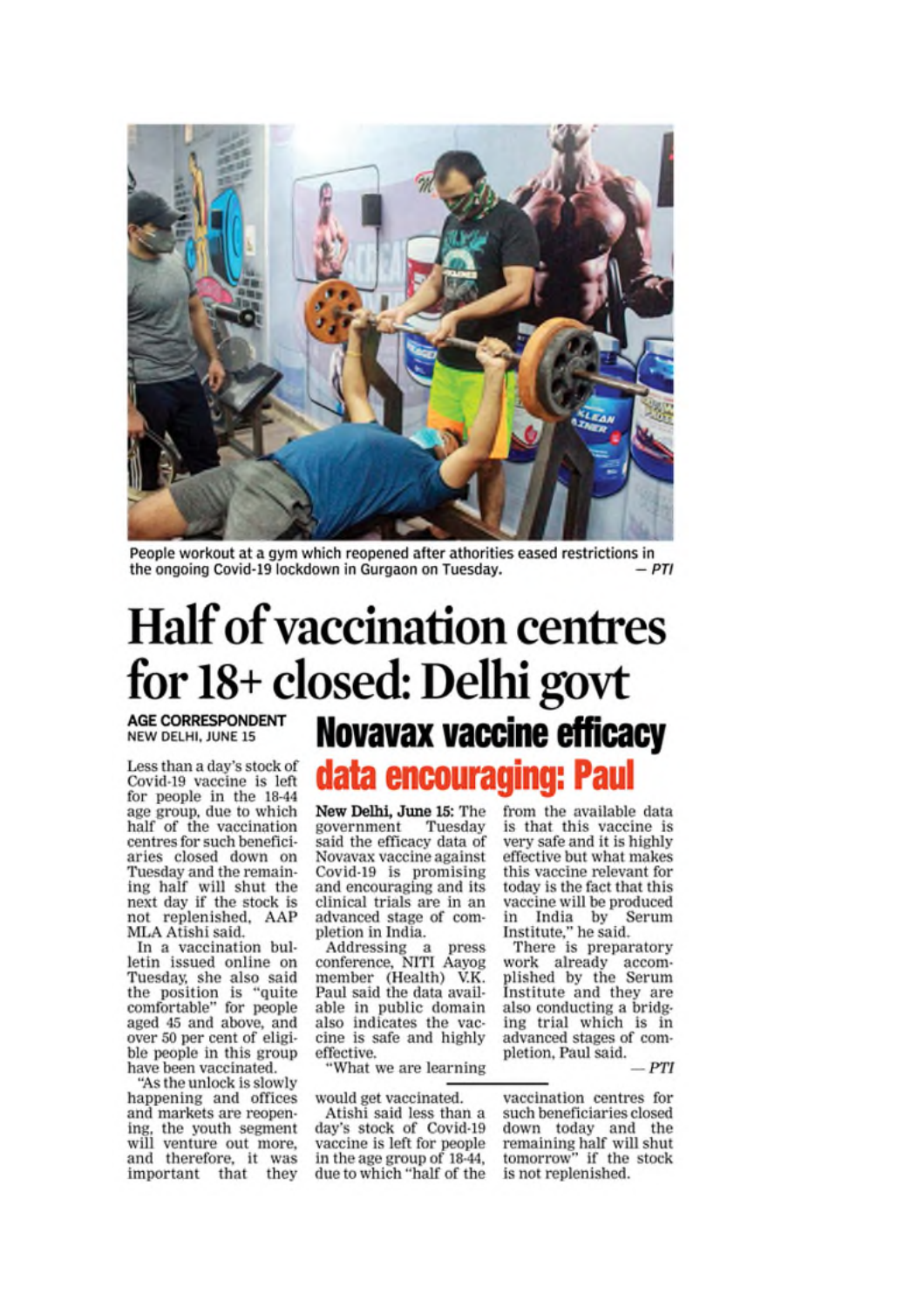http://onlineepaper.asianage.com/articledetailpage.aspx?id=15654382

# **7150/Covaxin dose to govt** not sustainable in long run'

Hyderabad, June 15: The supply price of Bharat Biotech's Covid vaccine Covaxin to the Central government at ₹150 per dose is not sustainable in the long run, the vaccine maker said on Tuesday.

Hence a higher price in private markets is required to offset part of the costs, it said in a statement. The Centre's supplying price is pushing the pricing structure for the private sector upward, the firm said.

Fundamental business reasons ranging from low procurement volumes. high distribution costs and retail margins, among few others, contribute to higher pricing of Covaxin to the private sector, Bharat Biotech said, justifying the higher price when compared to other Covid vaccines available for the private players.

Bharat Biotech is currently supplying Covaxin at ₹150 per dose to the<br>Centre, ₹400 to the state government and ₹1,200 to private hospitals.

"The supply price of Covaxin to the government of India at ₹150/dose, is a non-competitive price and clearly not sustainable in the long run.Hence a higher price in private markets is required to offset part of the costs," it said in a statement. As directed by the Centre, less than 10 per<br>cent of the total production of Covaxin to date has been supplied to private hospitals, while most of the remaining quantity<br>was supplied to State and Central governments.

"In such a scenario the weighted average price of Covaxin for all supplies realized by Bharat Biotech

 $legs$ than ₹250/dose.Going forward. approximately 75 per cent of the capacity will be supplied to State and Central Governments with only 25 per cent going to private<br>hospitals," Bharat Biotech said.

The firm has so far invested over ₹500 crore at risk from its own resources for product development, clinical trials and setting up of manufacturing facilities for Covaxin, it said.

The pricing of vaccines and other pharmaceutical products heavily relies on a series of factors such as the cost of goods and raw materials, product fail-<br>ures, at risk product development outlays and product overages, besides other regular business expenditures, the city-based company said.  $= PT$ 

#### **Pfizer AZ Vaccines (The Asian age: 20210616)**

http://onlineepaper.asianage.com/articledetailpage.aspx?id=15653356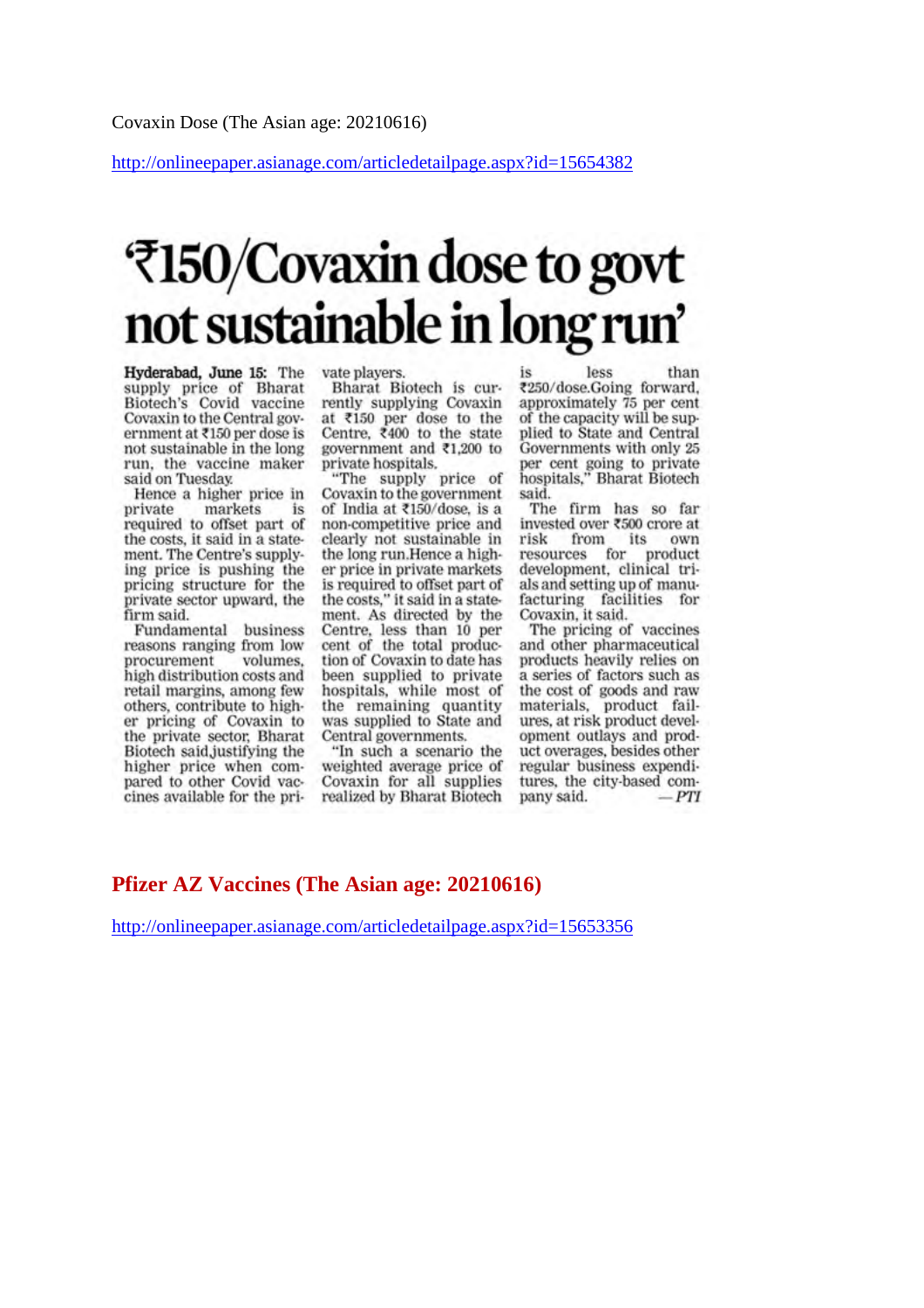## Lancet study says Pfizer, AZ vaccines protect against Delta

Researchers say 2 doses offer better shield against the strain than one dose

**London, June 15:** The Delta variant of Coronavirus, first identified in India, doubles the risk of maia, aouves the risk of<br>hospitalisation compared<br>with the Alpha variant fir-<br>st found in the UK, but Pf-<br>izer and AstraZeneca vaccines provide good protection against the strain, says<br>a study published in The Lancet journal.

Lancet journal.<br>
Researchers at Public<br>
Realth Scotland and the<br>
University of Edinburgh,<br>
UK, found that the Pfizer-BioNTech vaccine offered biotyleen vacante interest<br>better protection against<br>the Delta variant compar-<br>ed to the Oxford-AstraZeneca preventive, known as<br>Covishield in India.

The analysis covered the<br>period from April 1 to<br>June 6, 2021, for the demosume 6, 2021, for the demographic<br>graphic distribution of<br>cases. The team analysed<br>19,543 confirmed SARS-19,943 commined SARS-<br>CoV-2 infections over the<br>period of interest, of<br>whom 377 were admitted<br>to hospital for Covid-19 in Scotland.

Around 7,723 community cases and 134 hospitalisa tions were found to have tions were found to have<br>the Delta variant of<br>Coronavirus. The study<br>found that the Pfizer vac-<br>cine offered 92 per cent<br>protection against the Alpha variant and 79 per<br>cent against the Delta strain two weeks after the

strain two weeks and the<br>geond dose,<br>For AstraZeneca's vac-<br>cine, there was 60 per cent<br>protection against Delta compared with 73 per cent for Alpha variant, the<br>researchers said.

researchers said.<br>They also found that two<br>doses of vaccine provide<br>much better protection<br>against the Delta variant<br>compared to a single dose.<br>"Risk of Covid-19 hospital admission was approxi-<br>mately doubled in those matery women<br>with the Delta variant of<br>concern (VOC) when com-<br>pared to the Alpha VOC,<br>with risk of admission particularly increased in the ose with five or more relevant comorbidities," the<br>authors of the study not-<br>ed. "Both the Oxford-Ast-



Nearly 11,000 graduates, including more than 2,000 students who could not attend the graduation ceremony last<br>year due to the Covid-19 outbreak, attend a graduation ceremony at Central China Normal University in Wuhan, in  $ATED$ 

## California reopens, bids adieu to most Covid curbs

San Francisco, June 15:<br>California, the first state<br>in America to put in place<br>a Coronavirus lockdown, is now turning a page on

is now turning a page on<br>the pandemic.<br>At the stroke of midni-<br>ght, California is lifting<br>most of its Covid-19 restri-<br>ctions and ushering in what has been billed as the<br>state's "Grand Reopeni-<br>ng". Starting Tuesday, there will be no more state

raZeneca and Pfizer-Bio-<br>NTech Covid-19 vaccines were effective in reducing<br>the risk of SARS-CoV-2<br>infection and Covid-19 hospitalisation in people with<br>the Delta VOC," they said.<br>However, the researchers

rules on social distancing. and no more limits on<br>capacity at restaurants,<br>bars, supermarkets, gyms, stadiums or anywhere<br>else. And masks — one of<br>the most symbolic and<br>fraught symbols of the<br>maght symbols of the pandemic - will no longer<br>be mandated for vaccinated people in most settings,<br>though businesses and<br>counties can still require them.

noted that these effects on<br>infection with Delta varimercion win betta<br>ant appeared to be dimin-<br>ished when compared to<br>those with the Alpha VOC.<br>The authors of the study<br>warned that the vaccine comparison should be

Just in time for summer, California wants to send the message that life in the Golden State is getting outen State is getting<br>The economy is fully<br>reopening for the first<br>time in 15 months and people can largely return to<br>pre-pandemic lifestyles. Fans can cheer mask-less<br>at Dodgers and Giants<br>games. Disneyland is throwing its doors open.  $-AP$ 

interpreted with caution<br>due to differences in the groups which received<br>each type of vaccine, and also in how quickly immu-<br>nity is developed with<br>each shot.  $-PTI$ 

#### IN OMAN, FATAL **FUNGAL INFECTION** IN SOME PATIENTS

**Dubai, June 15:** Oman<br>announced on Tuesday<br>that its doctors have detected a potentially fatal fu-<br>ngal infection afflicting ngar intection antiteting<br>some Coronavirus patients,<br>ts, the first such known<br>raised on the Arabian Pe-<br>nimsula as the sultanate<br>faces a surge in Covid-19<br>infections that has swam-

mections that has swam-<br>ped its hospitals.<br>The country's Health<br>Ministry reported that<br>three Covid-19 patients in<br>Oman have become infected with mucormycosis, a<br>life-threatening condition commonly known as<br>"black fungus", which has<br>spread quickly among<br>virus patients in hard-hit India. Although relatively<br>rare, the disease has<br>raised alarm.  $-AP$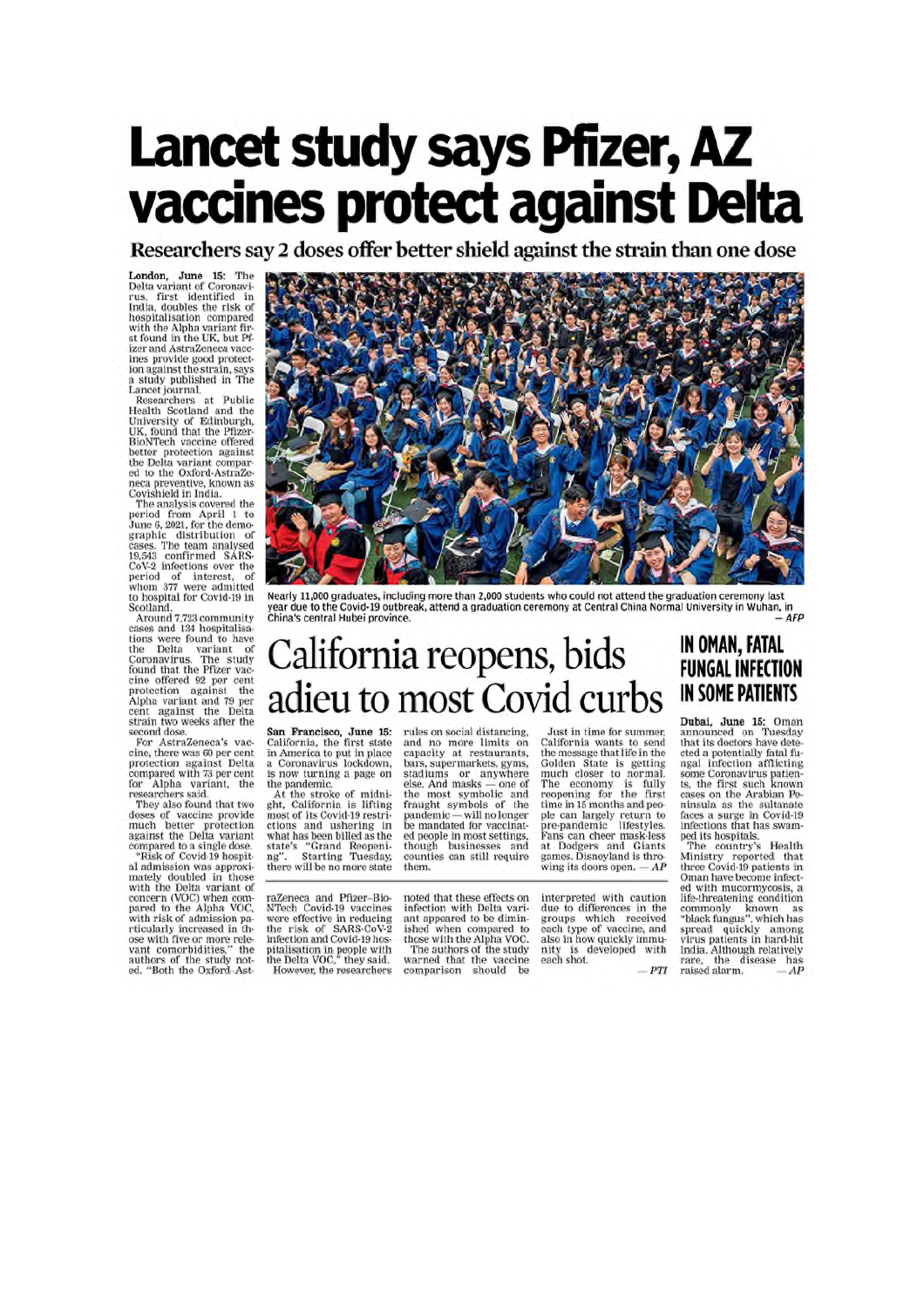#### **AY.1 not a variant of concern**

#### **AY.1 not a variant of concern yet: Centre (The Hindu: 20210616)**

https://www.thehindu.com/news/national/india-acknowledges-emergence-of-new-deltavariant/article34823365.ece?homepage=true

AY.1 found in Andhra Pradesh, Maharashtra, Telangana and Karnataka

India on Tuesday formally acknowledged the occurrence of AY.1, a coronavirus variant that is closely related to the prevailing Delta variant.

#### **Coronavirus updates**

#### **Coronavirus updates | India reports 62,224 fresh cases (The Hindu: 20210616)**

https://www.thehindu.com/news/national/coronavirus-live-june-16-2021 updates/article34826786.ece?homepage=true

Drones could soon be used for delivering COVID-19 vaccines in remote and hard-to-reach geographies in the country

#### **COVID-19 vaccination**

#### **First death confirmed due to anaphylaxis following COVID-19 vaccination (The Hindu: 20210616)**

https://www.thehindu.com/sci-tech/health/india-confirms-first-death-following-covid-19 vaccination/article34820939.ece

Central government says gains outweigh risks, advocates vaccines for all.

A government panel studying COVID-19 vaccine side effects has confirmed the first death, due to anaphylaxis, following COVID-19 vaccination here on Tuesday. According to a report submitted by the national Adverse Events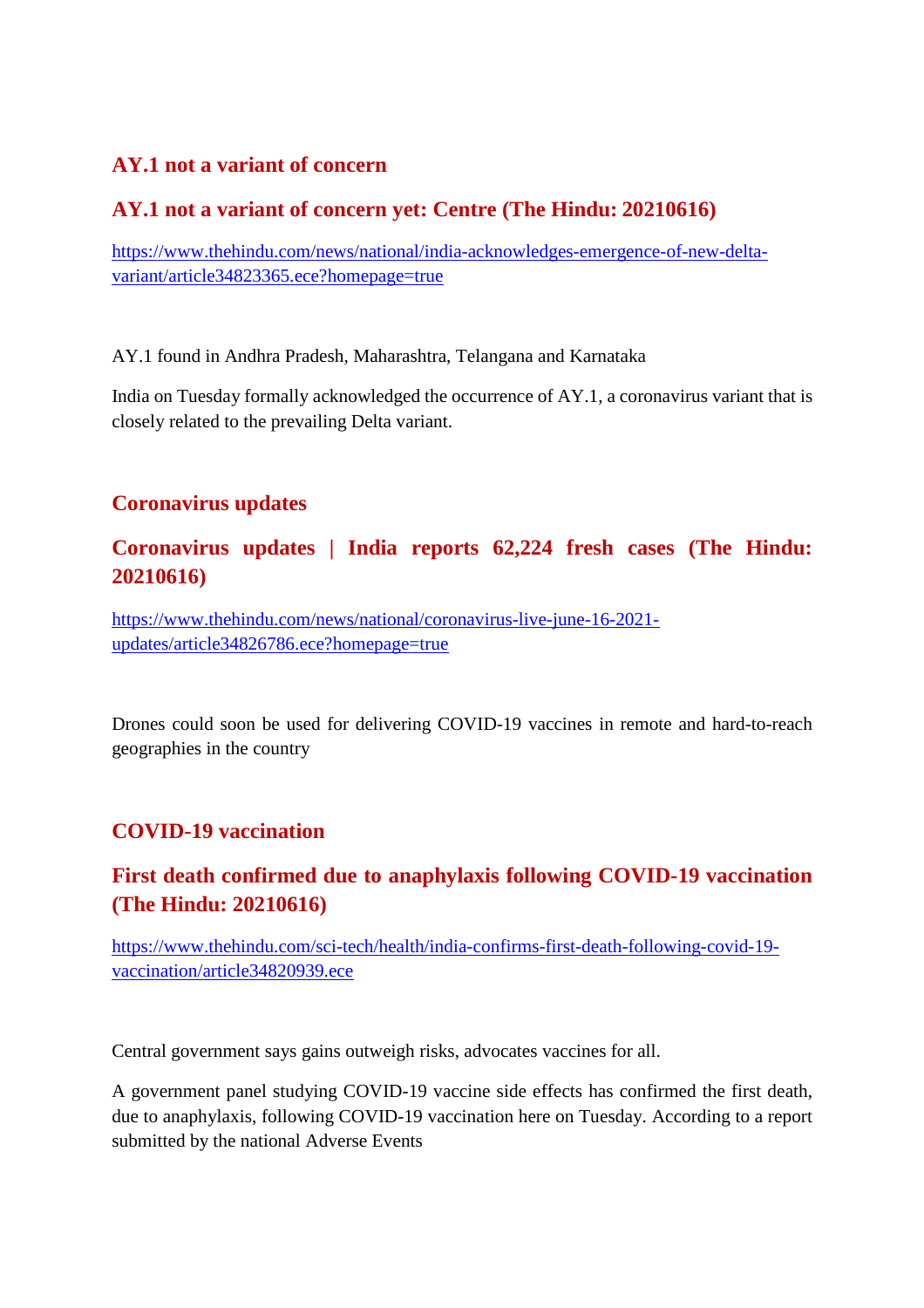### **Covaxin supplies**

#### **Covaxin supplies at ₹150 to Centre non-competitive price, not sustainable: Bharat Biotech (The Hindu: 20210616)**

https://www.thehindu.com/news/national/150-per-covaxin-dose-to-centre-not-sustainable-inlong-run-bharat-biotech/article34820633.ece

A higher price in private markets is required to offset part of the costs, says vaccine maker

Covaxin maker Bharat Biotech has said the ₹150 per dose price at which the vaccine is being supplied to the Centre is a non-competitive price and "clearly not sustainable in the long run".

#### **COVID-19 vaccine policy?**

#### **Explained | Why did the Centre reverse its COVID-19 vaccine policy? (The Hindu: 20210616)**

https://www.thehindu.com/sci-tech/health/explained-why-did-the-centre-reverse-its-covid-19-vaccine-policy/article34800727.ece

What modifications has the Centre announced, and how will the supply of doses be ramped up?

The story so far: Prime Minister Narendra Modi on June 7 reversed the Central government's decentralised policy for procurement of COVID-19 vaccines,

#### **Infection (Hindustan: 20210616)**

https://epaper.livehindustan.com/imageview\_866412\_87497698\_4\_1\_16-06- 2021\_0\_i\_1\_sf.html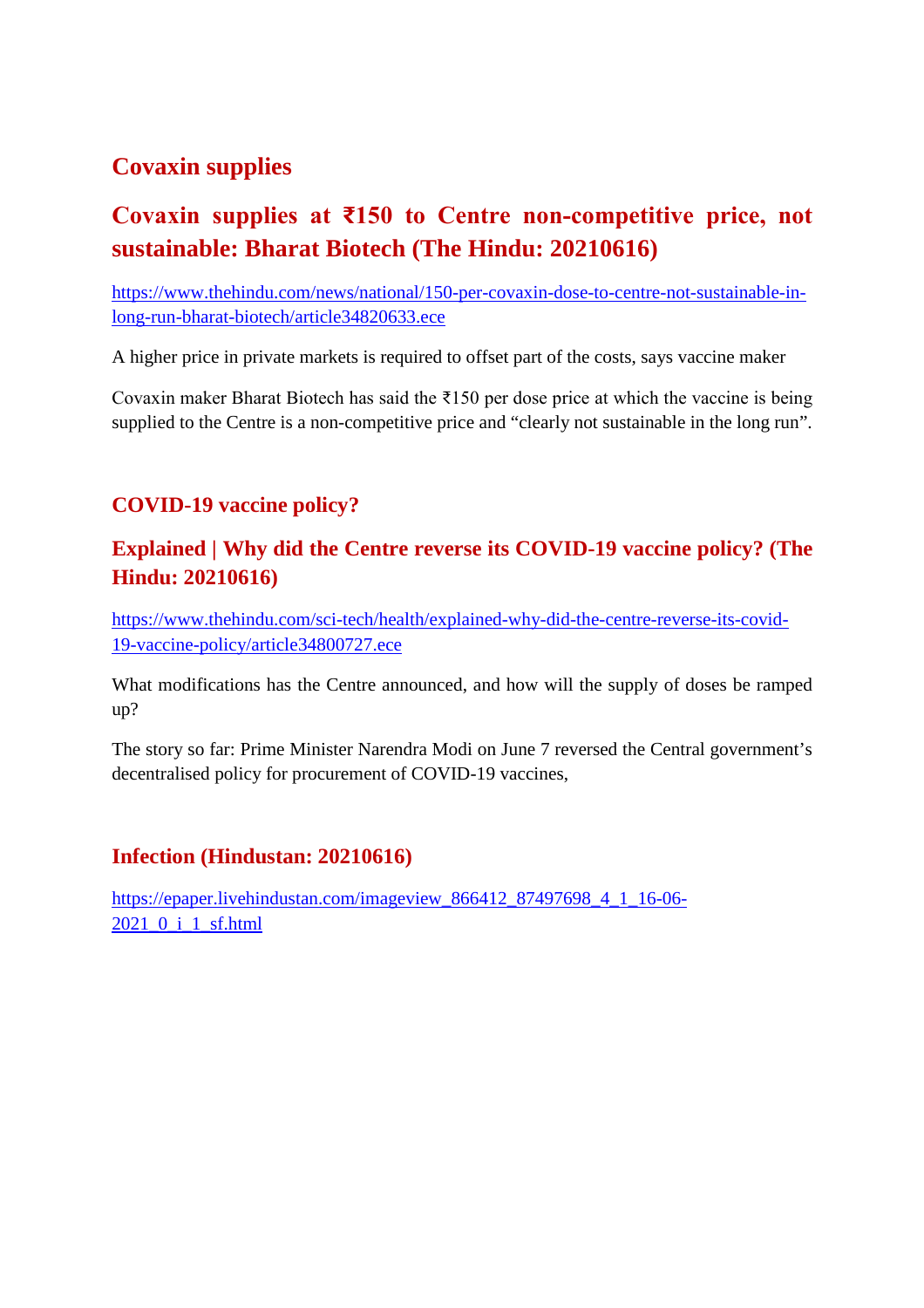दूसरी लहर में संक्रमण 71% ज्यादा

नई दिल्ली | विशेष संवाददाता

कोरोना की दूसरी लहर ढलान पर है। लेकिन, पिछले चार महीनों की तुलना पहली लहर से करें तो संक्रमण में 71% और मौतों में 42% बढ़ोतरी दर्ज की गई है। यानी दूसरी लहर के चार महीनों में कोरोना ने खुब कहर बरपाया। हालांकि, स्वास्थ्य मंत्रालय ने मंगलवार को साफ किया है कि कोरोना की दुसरी लहर में युवा ज्यादा संक्रमित नहीं हुए।

फरवरी-मार्च 2020 से शुरू पहली लहर 16 फरवरी 2021 को न्यूनतम स्तर पर थी। तब कुल 9121 केस दर्ज हुए थे। इसके बाद मामले बढ़े तो दूसरी लहर शुरू हो गई। फरवरी मध्य से शुरू

25, पहली लहर की अपेक्षा युवा ज्यादा संक्रमित नहीं 22.49 22.70 ■ पहली लहर 21.23  $\overline{21.21}$ 20 ■ दूसरी लहर **P.30**<br>**P.26** स्रोतः स्वास्थ्य मंत्रालय, 15 आंकड़े प्रतिशत में 3.36 **9.14**<br>8.22 8.03 o  $10$ 3.35  $\frac{28}{3.05}$ 5 ತೆ ಹ  $\frac{11}{0.13}$ öö 21-30 31-40 41-50 51-60 61-70 71-80 81-90  $90+$  $1 - 10$  $11 - 20$ आयु वर्ग

> जैसी स्थिति आ सकती है। पहली लहर में 1.09 करोड संक्रमित व 1.5 लाख मौतें, दूसरी लहर में 15 जून तक 1.86 करोड़ संक्रमित व 2.2 लाख मौतें हुईं।

हुआ बढ़ोतरी का दौर सात मई तक जारी रहा। इसके बाद गिरावट शुरू हुई और मंगलवार को करीब 60 हजार नए केस आए। जुलाई मध्य तक 16 फरवरी

#### **Health Care (Hindustan: 20210616)**

https://epaper.livehindustan.com/imageview\_866414\_87450470\_4\_1\_16-06-2021 3 i 1 sf.html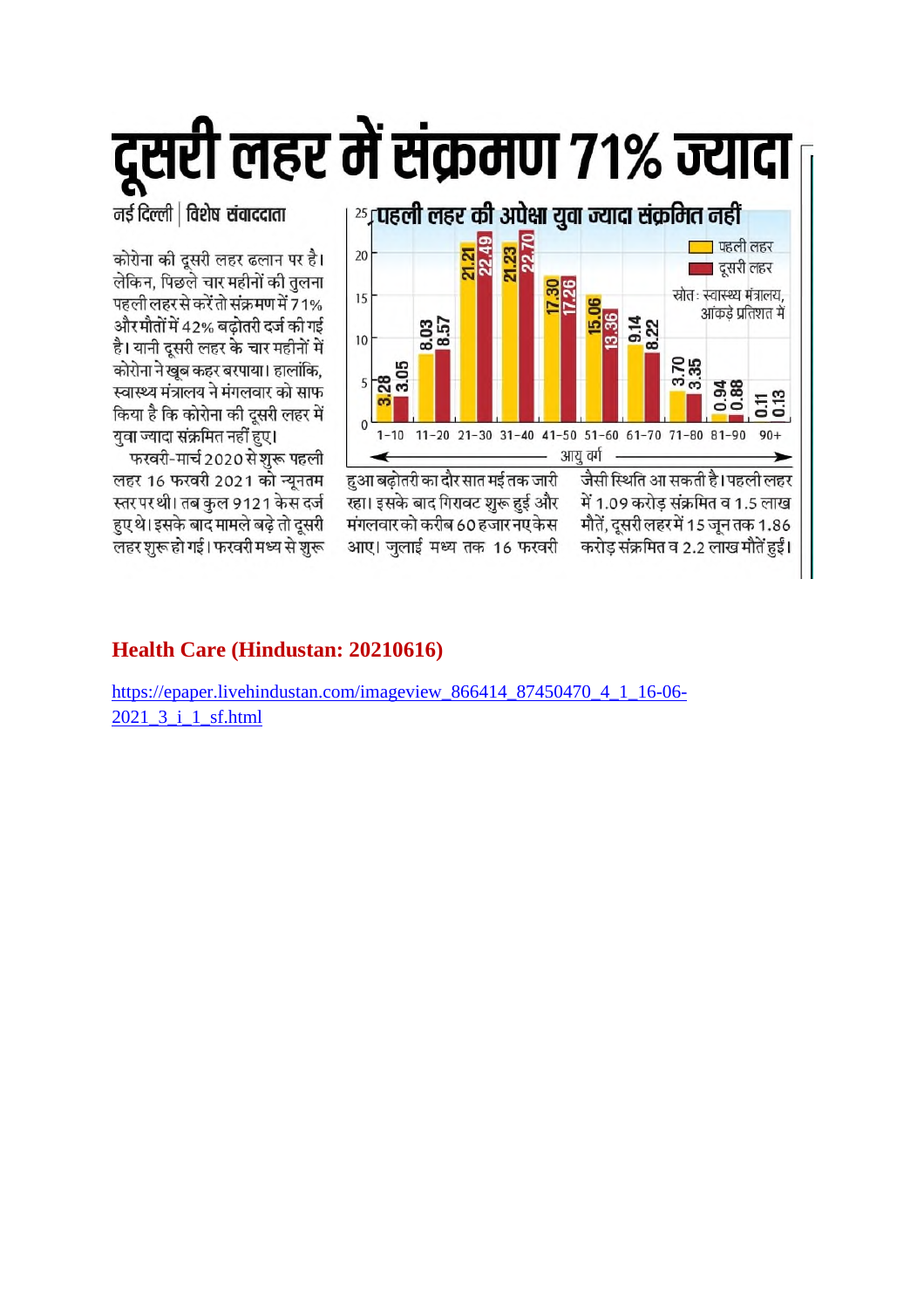# आज आपूर्ति नहीं हुई तो खड़ी हो सकती है बड़ी समस्या समस्याः १८+ उम्र वालों के लिए फिर टीके का टोटा

युवाओं के घटते वैक्सीनेशन केंद्र हजार से भी कम टीका बचा है 18 से 64 44 आयुवर्ग के लिए शनिवार शुक्रवार सोमवार मंगलवार लाख लोगों को राजधानी दिल्ली में अब तक A. S. S. S. S. S. S. S. S. S. S. S. S. 61.50 कोरोना से बचाव का टीका लग चुका है लाख 18 से 44 आयु वर्ग के लोगों को कोरोना से बचाव का वैक्सीन लग चुका है दिल्ली में वैक्सीन की दूसरी खुराक भी ले चुके हैं लाख लोगों लोग जिनमें सभी आयु वर्ग के लोग शामिल हैं वैक्सीन की दोनों खुराक ले चुके हैं

## 45 साल से ऊपर वालों के लिए पर्याप्त वैक्सीन उपलब्ध

सरकार की ओर से जारी वैक्सीनेशन बुलेटिन के मुताबिक 45 वर्ष से अधिक उम्र की श्रेणी के लिए कोवैक्सीन की 60.200 और कोवीशील्ड की दो लाख डोज और मिली हैं। अब इस श्रेणी के लिए कोवैक्सीन का 22 दिन और कोवीशील्ड का 43 दिन का स्टॉक उपलब्ध है। 45 वर्ष से अधिक उम्र के लोगों के लिए अभी तक 56,20,110 वैक्सीन की डोज मिली हैं।

# बिना पहचान पत्र वालों का विशेष शिविर में टीकाकरण

राजधानी में करीब छह हजार ऐसे लोग हैं जो बेघर हैं। इसी तरह दिल्ली में बड़ी संख्या में रिफ्यूजी भी रहते हैं। मजनू का टीला के पास तिब्बती, कश्मीरी गेट और शास्त्री पार्क के आसपास पाकिस्तानी हिंदू, तिलक नगर में तिब्बती और अफगानी के अलावा बदरपुर के आसपास रोहिंग्या की कॉलोनियां हैं। इन्हें विशेष कैंप में टीका लगाया जाएगा।

**नई दिल्ली ( व.सं.)।** राजधानी में बिना पहचान पत्र वाले लोगों का टीकाकरण करने के लिए विशेष टीकाकरण कैंप लगाए जाएंगे। खासतौर से रिफ्युजी शामिल होंगे जो कि दिल्ली के अलग-अलग इलाकों में रहते हैं।

तिलक नगर इलाके से ऐसे कैंप की शुरुआत की गई है। बारी-बारी से बाकी जिलों में भी ऐसे कैंप लगाएं जाएंगे।

नई दिल्ली | वरिष्ट संवाददाता

दिल्ली में 18-44 आयु वर्ग समूह वालों के टीकाकरण केंद्र गुरुवार से पूरी तरह से बंद हो सकते हैं। दिल्ली के पास बुधवार को 31 हजार से भी कम कोरोना का टीका बचा है, अगर बुधवार तक टीका नहीं मिला तो गुरुवार को

सभी टीकाकरण केंद्र बंद हो जाएंगे। टीके की कमी की वजह से दिल्ली में सोमवार को 194 वैक्सीनेशन बृथ की तुलना में महज 64 ही खुले। बधवार को यह संख्या और कम हो जाएगी। आप विधायक आतिशी ने कहा कि 18 से 44 वर्ष के युवाओं के आधे वैक्सीनेशन केंद्र मंगलवार को ही बंद हो चुके हैं। बचे हुए आधे वैक्सीनेशन सेंटर बुधवार से बंद होने शुरू हो जाएंगे। दिल्ली में एक दिन से कम का स्टॉक बचा हुआ है। हमारी केंद्र सरकार से अपील है कि दिल्ली के युवाओं के लिए जल्द वैक्सीन उपलब्ध करवाए। क्योंकि अनलॉक शुरू हो गया है और युवा काम के लिए अपने घरों से बाहर निकल रहे हैं।ऐसे में उनका टीकाकरण बेहद जरूरी है।

61 लाख से अधिक को टीकाः दिल्ली में अभी तक 61,50,931 लोगों को वैक्सीन लगाई जा चकी है। इनमें से 46.87 लाख लोगों को पहली और 14.63 लाख लोगों को दोनों डोज लगायी जा चुकी हैं। दिल्ली में 14 जुन को 60.734 लोगों को वैक्सीन लगाई गई है। सरकार का कहना है कि टीका लगवाने वालों की कम संख्या के पीछे टीके की किल्लत बडी वजह है।